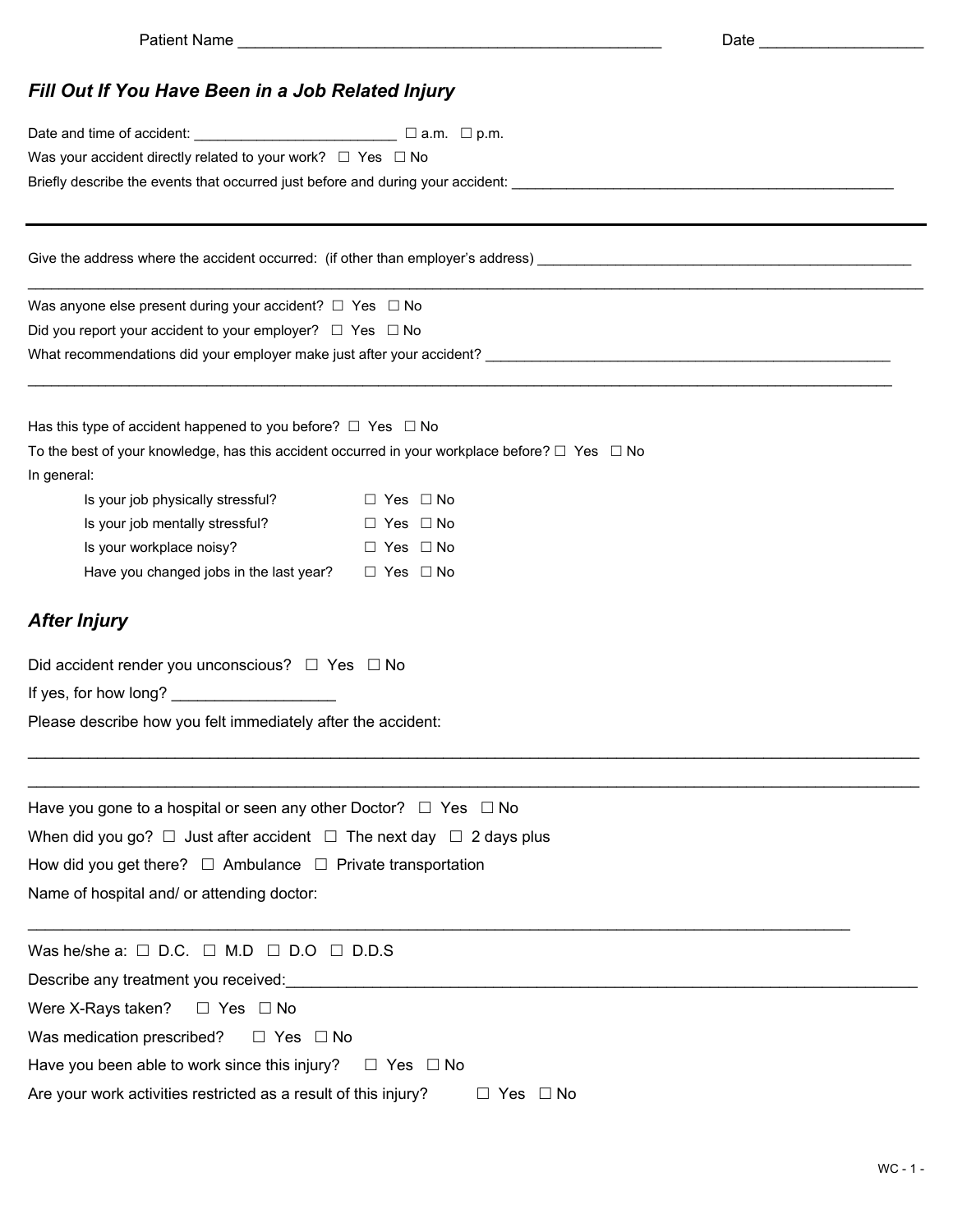|       | Indicate the symptoms that are a result of this accident: |         |                     |        |                     |              |                       |  |  |  |
|-------|-----------------------------------------------------------|---------|---------------------|--------|---------------------|--------------|-----------------------|--|--|--|
|       | <b>Dizziness</b>                                          | Ш       | Difficulty Sleeping |        | Jaw problems        | Nausea       |                       |  |  |  |
|       | Memory loss                                               | ப       | Irritability        |        | Arms/ shoulder pain | ப            | Back pain             |  |  |  |
| ш     | Headache(s)                                               | ш       | Fatigue             | $\Box$ | Numb hands/         | $\mathbf{L}$ | Lower back pain       |  |  |  |
|       | <b>Blurred vision</b>                                     | $\perp$ | Tension             |        | fingers             |              | <b>Back stiffness</b> |  |  |  |
|       | Buzzing in ear                                            | $\Box$  | Neck pain           |        | Chest pain          |              | Leg pain              |  |  |  |
|       | Ears ringing                                              |         | Neck stiff          |        | Shortness of breath | $\mathbf{1}$ | Numb feet/ toes       |  |  |  |
|       |                                                           |         |                     |        | Stomach upset       |              |                       |  |  |  |
|       |                                                           |         |                     |        |                     |              |                       |  |  |  |
| Other |                                                           |         |                     |        |                     |              |                       |  |  |  |

Is your condition getting worse?  $\Box$  Yes  $\Box$  No  $\Box$  Constant  $\Box$  Comes and goes

Indicate your degree of comfort while performing the following activities:

|                  | Comfortable | Uncomfortable            | Painful                  |
|------------------|-------------|--------------------------|--------------------------|
|                  | ΙI          | $\overline{\phantom{a}}$ | $\overline{\phantom{a}}$ |
|                  |             |                          |                          |
| Lying on stomach |             |                          |                          |
|                  |             |                          |                          |
|                  | □           |                          | H                        |
|                  | ⊔           |                          |                          |
|                  |             |                          |                          |
|                  | ш           |                          |                          |
|                  | □           |                          | $\mathsf{L}$             |
|                  |             |                          |                          |
|                  | ш           |                          |                          |
|                  | ш           |                          | П                        |
|                  | П           |                          | $\mathsf{L}$             |
|                  | □           |                          | $\Box$                   |
|                  | $\Box$      |                          |                          |
|                  | IJ          | $\overline{\phantom{a}}$ |                          |

Have you retained an attorney:  $\Box$  Yes  $\Box$  No

If yes, whom? \_\_\_\_\_\_\_\_\_\_\_\_\_\_\_\_\_\_\_\_\_\_\_\_\_\_\_\_\_\_\_\_\_\_\_\_\_\_\_\_\_\_\_\_\_\_\_\_\_\_\_\_\_\_\_\_\_\_\_\_\_\_\_\_\_

His/ Her phone #:\_\_\_\_\_\_\_\_\_\_\_\_\_\_\_\_\_\_\_\_\_\_\_\_\_\_\_\_\_\_\_\_\_\_\_\_\_\_\_\_\_\_\_\_\_\_\_\_\_\_\_\_\_\_\_\_\_\_\_\_\_\_\_